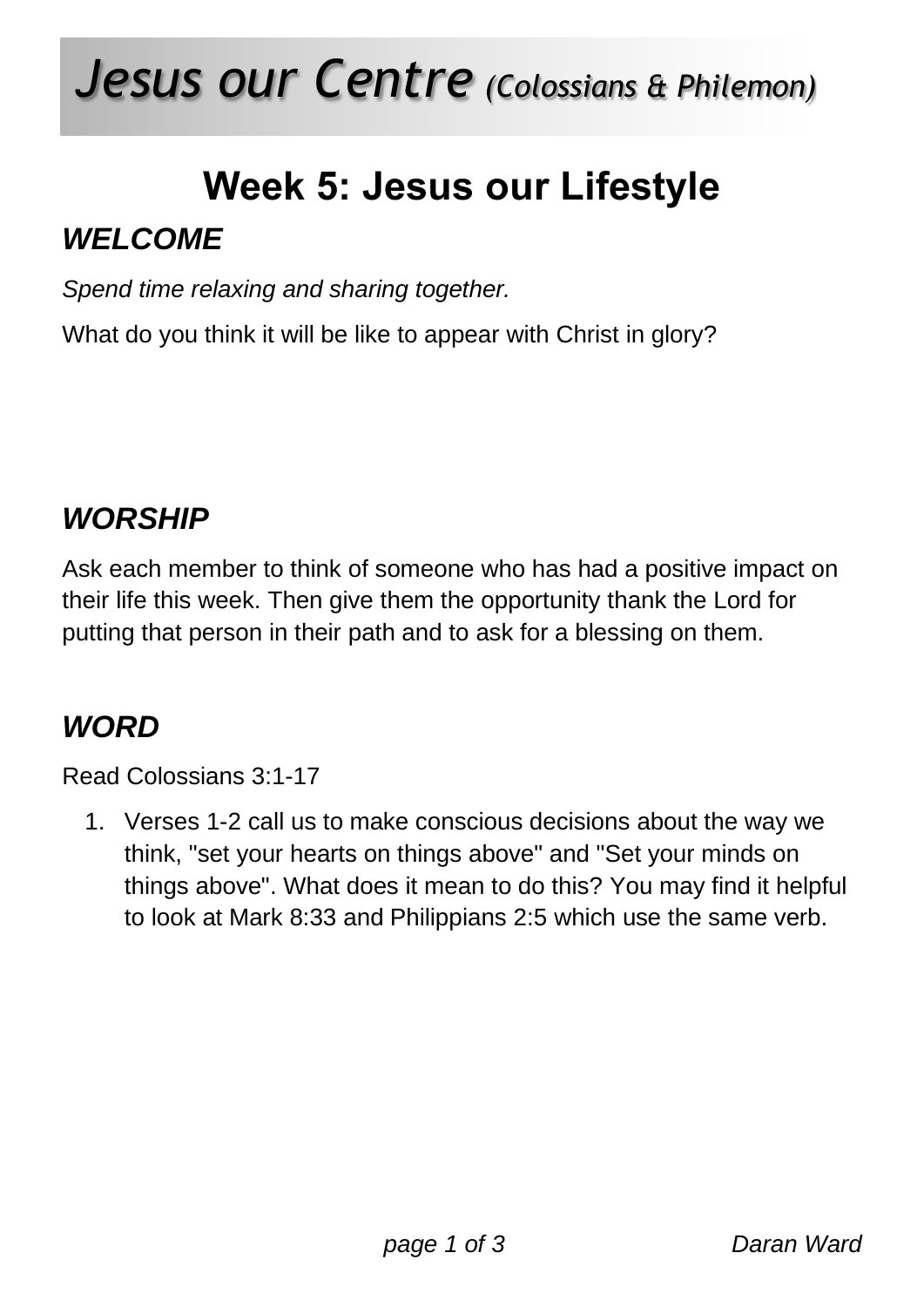### *Growth Group Notes Spring 2022*



2. What are the reasons that Paul gives for setting our hearts and minds on Christ? (vv3-4)

3. What does "you died" mean in v3 and how does that relate to the imagery of "taking off the old self" and "putting on the new self" vv9- 10? How do we do this?

4. Paul refers to two areas of behaviour as typical of the old way of being that should now be put to death vv5-9a. They are to do with sex and speech. Two central areas of human life, both with potential for good and also for bad. Some may say they are private matters, but how does wrongdoing in these two areas of life lead to problems for a community as a whole?